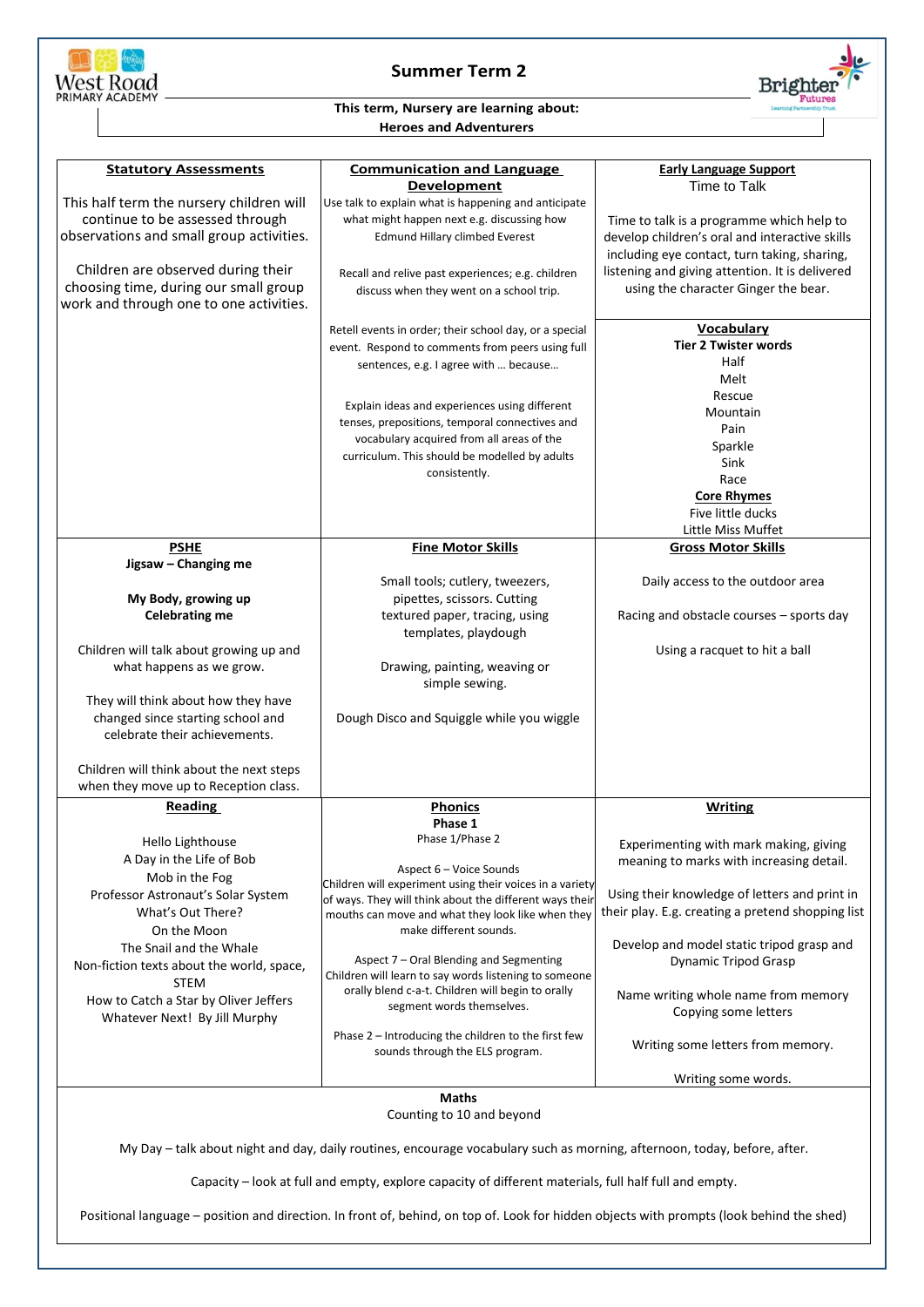

## **Summer Term 2**



## **This term, Nursery are learning about: Heroes and Adventurers**

| RE<br><b>Key Festivals:</b><br><b>Fathers Day</b><br>Ramamdan<br>Eid Ul Fitr                                                                                                                                                                                                                                                                                                                                                                                                | <b>Understanding the World</b><br>- History<br>Journeys around the world. Explorers<br>can use ships to journey around the<br>world. Ernest Shakleton travelled to<br>Antarctica. (Show on map and globe).<br>Polar Bears at Yorkshire Wildlife Park.<br>Link to previous learning during our<br>journey's topic.<br>Adventurers who climbed Everest.<br>Adventurers have climbed to the top of<br>Mount Everest, the highest mountain in<br>the world (Show on map and globe).<br>Link to where we live, where our school<br>is in comparison.<br>We live on the Earth.<br>The International Space Station orbits<br>the Earth. People want to explore space<br>to find out more about it.<br>Link to future learning about space in<br>reception. | <b>Understanding the World-</b><br>Geography<br>Living in cold places. Some people live in<br>very cold places on earth. (Link to the Inuit<br>showing Shackleton how to survive in the<br>cold) They use special things to help them<br>survive, e.g. using animal hides and furs for<br>clothing and footwear Link to previous<br>learning about Ernest Shackleton.<br>In some places around the world, not all<br>children can go to school. Link to the UN<br>Rights of the Child. Links to Jigsaw.<br>Children's own experiences.<br>Develop understanding that people work<br>hard for their achievements, persevering,<br>overcoming obstacles and pursuing their<br>dream. Links to Jigsaw hopes and dreams. |
|-----------------------------------------------------------------------------------------------------------------------------------------------------------------------------------------------------------------------------------------------------------------------------------------------------------------------------------------------------------------------------------------------------------------------------------------------------------------------------|-----------------------------------------------------------------------------------------------------------------------------------------------------------------------------------------------------------------------------------------------------------------------------------------------------------------------------------------------------------------------------------------------------------------------------------------------------------------------------------------------------------------------------------------------------------------------------------------------------------------------------------------------------------------------------------------------------------------------------------------------------|----------------------------------------------------------------------------------------------------------------------------------------------------------------------------------------------------------------------------------------------------------------------------------------------------------------------------------------------------------------------------------------------------------------------------------------------------------------------------------------------------------------------------------------------------------------------------------------------------------------------------------------------------------------------------------------------------------------------|
| <b>Understanding the World-</b>                                                                                                                                                                                                                                                                                                                                                                                                                                             | Being imaginative and expressive:                                                                                                                                                                                                                                                                                                                                                                                                                                                                                                                                                                                                                                                                                                                   | <b>Expressive Arts and Design-</b>                                                                                                                                                                                                                                                                                                                                                                                                                                                                                                                                                                                                                                                                                   |
| <b>Science</b>                                                                                                                                                                                                                                                                                                                                                                                                                                                              |                                                                                                                                                                                                                                                                                                                                                                                                                                                                                                                                                                                                                                                                                                                                                     | Art                                                                                                                                                                                                                                                                                                                                                                                                                                                                                                                                                                                                                                                                                                                  |
| Ice Investigation<br>Ice investigation-(link to South Pole -<br>Shackleton). Ice changes from a solid to a<br>liquid when it melts.<br>Link back to our journeys topic.<br><b>Floating and Sinking</b><br>Boats in water - explore floating and sinking.<br>How many pennies can my boat hold? Link<br>back to transport we learnt about previously.<br>Contrasting environments<br>Contrasting space with our local environment<br>Compare with our classroom, our school. | Being imaginative and expressive:<br>Imaginary play - travelling on ships, going<br>to the South Pole, climbing Everest,<br>blasting off into space, working at the<br>Space Station, landing on Mars.<br>Listening to and responding to<br><b>Holst's Planet Suite</b>                                                                                                                                                                                                                                                                                                                                                                                                                                                                             | Creating with Materials:<br>Make story telling crowns- take turns to<br>tell stories to the class or in small<br>groups                                                                                                                                                                                                                                                                                                                                                                                                                                                                                                                                                                                              |
|                                                                                                                                                                                                                                                                                                                                                                                                                                                                             |                                                                                                                                                                                                                                                                                                                                                                                                                                                                                                                                                                                                                                                                                                                                                     |                                                                                                                                                                                                                                                                                                                                                                                                                                                                                                                                                                                                                                                                                                                      |
|                                                                                                                                                                                                                                                                                                                                                                                                                                                                             | <b>WOW Moments and Enrichments</b><br><b>Summer Trail</b><br>Real life heroes visit<br>Eid 9th July<br>Father's Day 19th June<br>World Environment Day<br>Anniversary of the NHS                                                                                                                                                                                                                                                                                                                                                                                                                                                                                                                                                                    |                                                                                                                                                                                                                                                                                                                                                                                                                                                                                                                                                                                                                                                                                                                      |